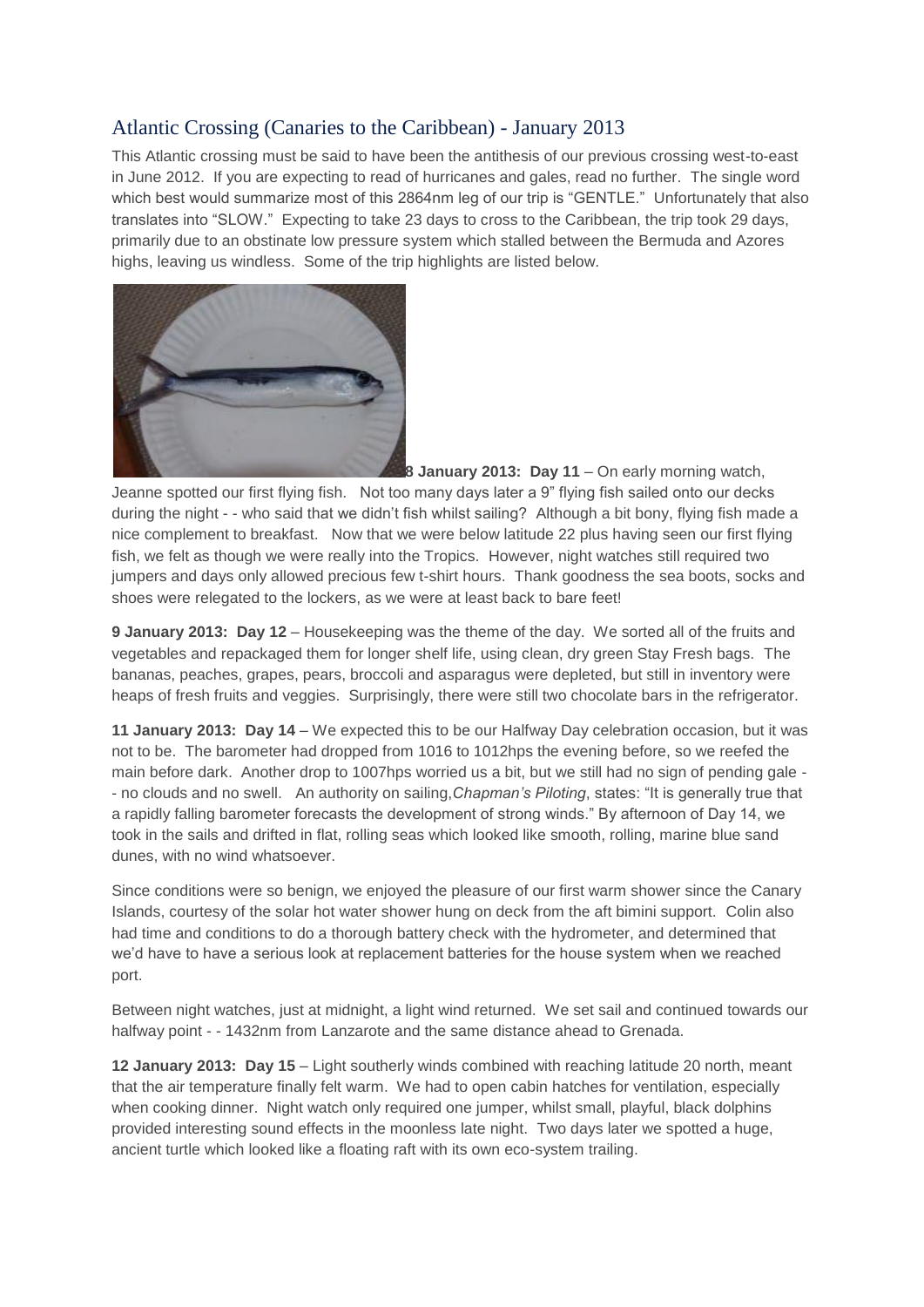**17 January 2013: Day 20** - No wind. We spotted our first whale. Then, with the sails furled, we decided to go for a swim. It was a delightful day, but no progress towards our destination was achieved.

**19 January 2013: Day 22** – Our wedding anniversary! We celebrated both the special occasion and the return of easterly winds (after 8 days of slow progress) with a glass of white wine and dinner of salmon steaks, mashed potatoes, snow peas and carrots. Dessert was Cadbury chocolate and Danish biscuits. No jumper required for night watch as we were now south of 16 degrees north latitude, and almost directly north of the Amazon!

**21 January 2013: Day 24** – The 30+ knots of wind astern, combined with large breaking waves made us feel as though we were now truly on an ocean passage. Due to problems with the pump out of our holding tanks, Col had rigged an outside WC using the stern swim ladder combined with ropes and safety harnesses for the user. As he was taking advantage of the facilities, a huge wave broke astern – or should we say "dumped" - filling the cockpit with seawater and providing a full wash for him. Thankfully, shortly before the event, Jeanne had dogged down the aft hatches over our bed!

With such large swells, all of the ports and hatches had to be closed. For 6 weeks we had been seeking warmth, it was inappropriate to complain now of the heat!

**25 January 2013: Day 28** – It had been 17 days since last we saw signs of human activity (a ship on the horizon). With a 24 hour watch, day and night for nearly 2000nm, we saw no evidence of mankind on earth – no ships (not even revealed with an occasional check on the 24 mile radar scan), no planes, not even any rubbish on the water. This, to us, was amazing. Today Col spotted a fishing boat to the north, and in the afternoon, a large container ship passed close astern.

Dinner was fresh veggie stir-fry with rice. Red and green capsicum, Brussel sprouts, carrots, zucchini, onion, garlic - all still lovely!



**27 January 2013: Day 30** - After 2864 nautical miles of rolling ocean, the lush hillsides and calm waters of Prickly Bay, Grenada were a very welcome sight and a marked contrast sight and a marked contrast to the stark volcanic landscape we left behind in Lanzarote. At least 100 yachts were at anchor in the bay, representing most of the countries of Europe and North America, plus two from Australia. We launched the dinghy and ran ashore to clear customs.

Next on the agenda was a short run to Hog Island for the Sunday evening BBQ. We were able to rendezvous with friends for a cold beer, but only lasted until 7 pm before we were "out for the count" with a much needed 12 hour sleep.

Various purchases and repairs were then initiated, with the primary purchase to be new house batteries - - - "gotta" keep that white wine and beer cold, and food fresh in a chilled frig!